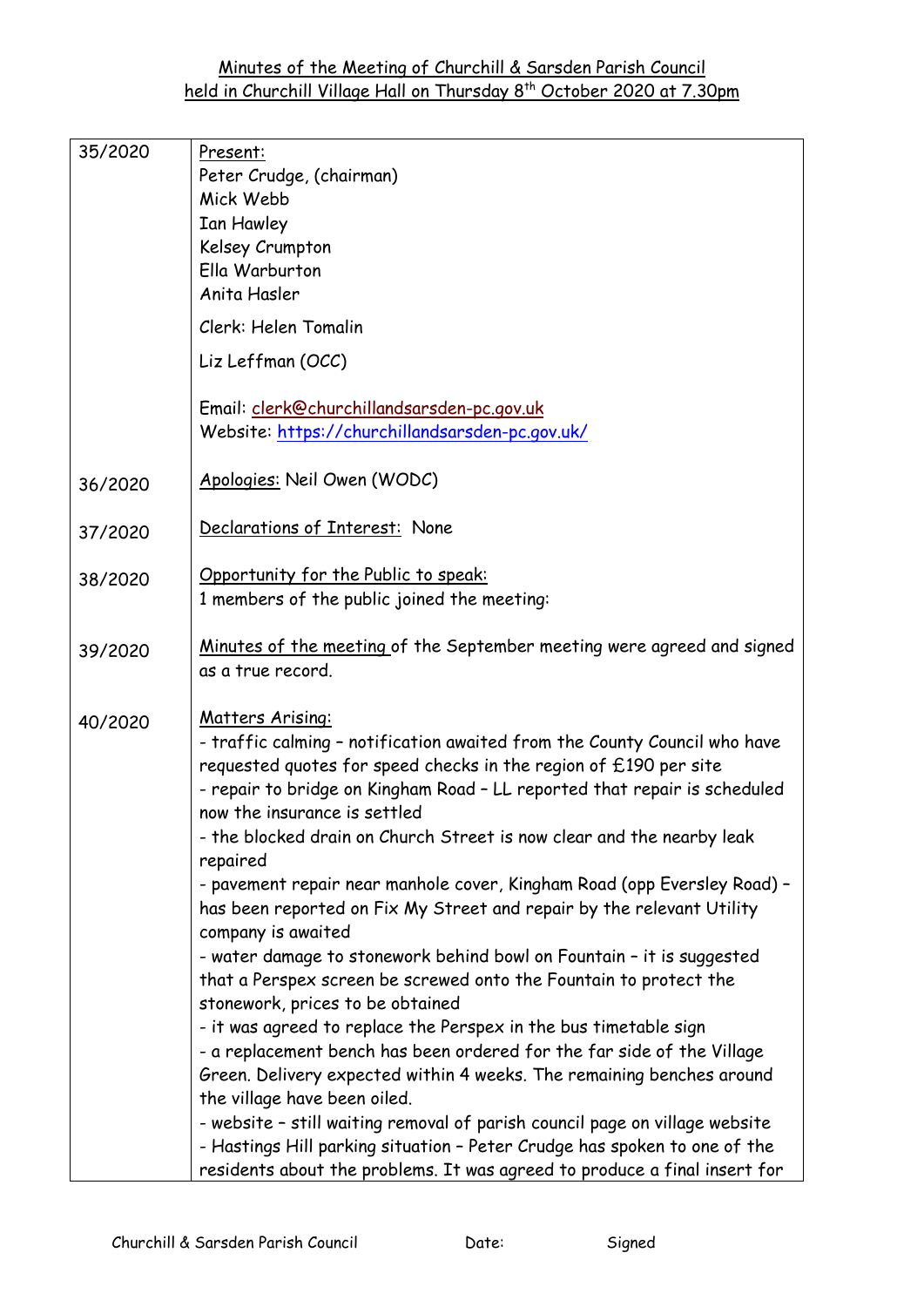|         | Roundabout to notify residents of the parking situation, to provide<br>website details and to ask people to let us know if they want a hard copy<br>of the minutes?                                                                                                                                                           |
|---------|-------------------------------------------------------------------------------------------------------------------------------------------------------------------------------------------------------------------------------------------------------------------------------------------------------------------------------|
|         | - discuss replacement of trees in front of the church and around the<br>village. A resident has offered to supply, and maintain, new trees for the<br>village. It was agreed that Chris Notman be asked to suggest a replanting<br>plan.                                                                                      |
| 41/2020 | Village Green:<br>The goal nets were taken down for the cricket matches recently and need<br>some adjustments following replacement.                                                                                                                                                                                          |
| 42/2020 | Planning Applications:<br>~ Plans Received:                                                                                                                                                                                                                                                                                   |
|         | 20/02039/HHD: Haughton House Proposed single storey timber ancillary<br>building to replace an existing outbuilding of similar proportions<br>~ Plans Permitted:                                                                                                                                                              |
|         | 20/011798/HHD: Brook House, Chipping Norton Road - construction of<br>detached double garage                                                                                                                                                                                                                                  |
|         | 20/01879/FUL: Rynehill Farm - Conversion of redundant farm buildings to<br>provide three dwellings and one holiday let and associated garaging &<br>storage. Erection of a new outbuildings, demolition of redundant farm<br>buildings and associated works                                                                   |
|         | 20/02305/CND Fountain House, 1 Kingham Road Discharge of condition 4<br>(large scale details) of permission 20/01207/LBC                                                                                                                                                                                                      |
|         | 20/01103/S7: Former Station Garage - Variation of condition 2 of<br>planning permission 16/02113/FUL to allow changes to site layout including<br>relocation of car parking and access with the inclusion of footpaths,<br>alterations regarding positioning and orientation of plots 1-6 and changes<br>to some fenestration |
|         | 20/01628/CND: The Langston Nursing Home - Discharge of Condition 11<br>(Landscaping) of planning permission 17/03065/FUL                                                                                                                                                                                                      |
|         | 20/01407/CND: The Langston Nursing Home - Discharge of Conditions<br>3 (Roof Materials), 4 (Wall Materials), 6 (Window Details) and 8                                                                                                                                                                                         |
|         | (Surface Water Drainage) of planning permission 17/03065/FUL<br>20/01869/FUL: Greystones Barn - Change of use from domestic dwelling                                                                                                                                                                                          |
|         | to commercial holiday let.<br>~ Applications Withdrawn: None<br>~ Plans Declined: None                                                                                                                                                                                                                                        |
|         | ~ Appeals: None                                                                                                                                                                                                                                                                                                               |
| 43/2020 | Finance:<br>No response from the External auditors<br>Online banking: 3 of the signatories are progressing with becoming online                                                                                                                                                                                               |
|         |                                                                                                                                                                                                                                                                                                                               |